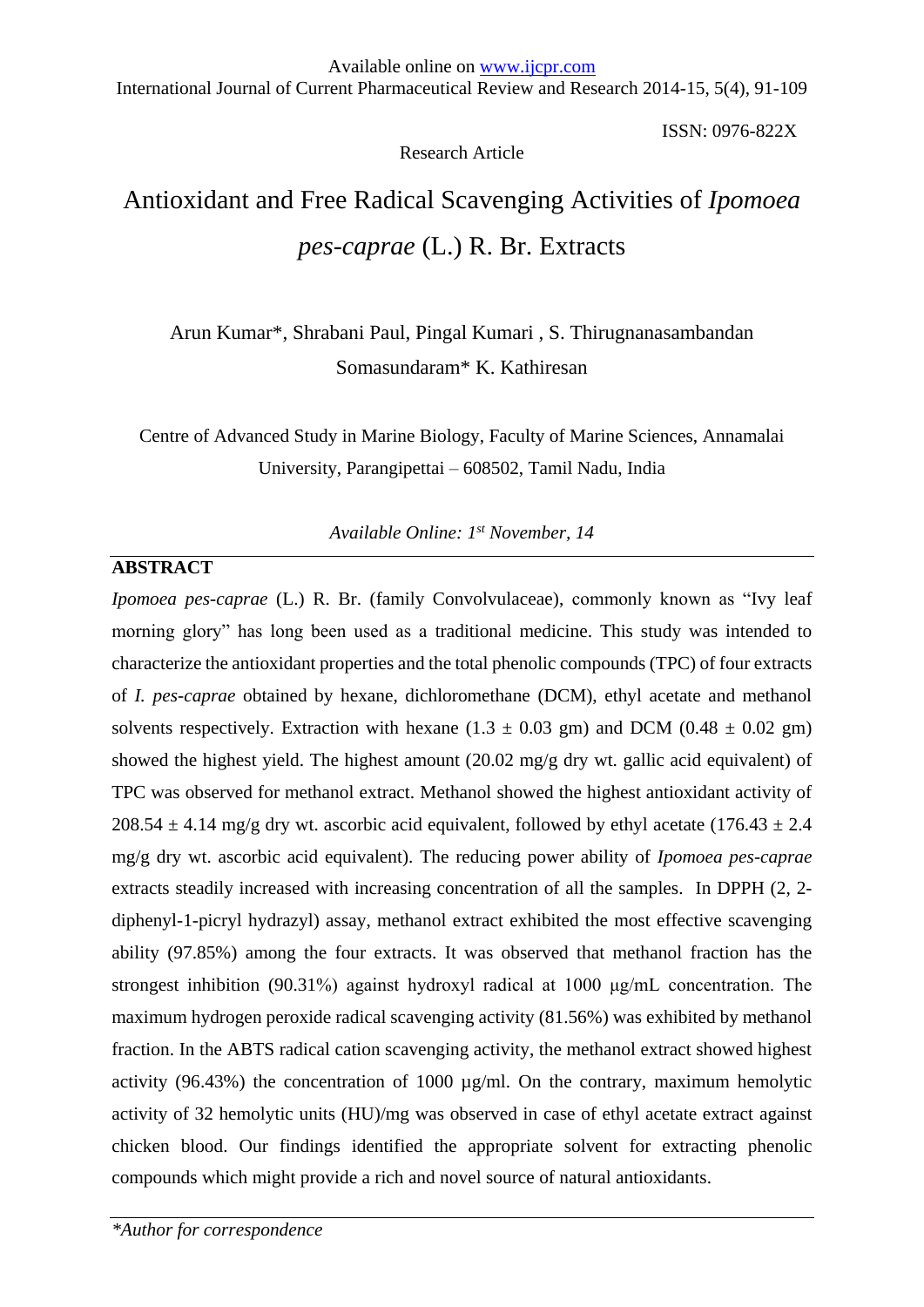**Keywords:** Sand Dune; *Ipomoea pes-caprae;* antioxidant; Phenolic compounds; hemolytic activity

# **INTRODUCTION**

Natural products, such as plants extract, either as pure compounds or as standardized extracts, provide unlimited opportunities for new drug discoveries because of the unmatched availability of chemical diversity [1]. According to the World Health Organization (WHO), more than 80% of the world's population relies on traditional medicine for their primary healthcare needs. The use of herbal medicines in Asia represents a long history of human interactions with the environment. Plants used for traditional medicine contain a wide range of substances that can be used to treat chronic as well as infectious diseases [2]. Due to the increase in adverse effects and microbial resistance to the chemically synthesized drugs, mankind turned to ethnopharmacognosy. They found literally thousands of phytochemicals as safe and broadly effective alternatives with less adverse effect. Many beneficial biological activities such as anticancer, antimicrobial, antioxidant, antidiarrheal, analgesic and wound healing activity have been reported from plant extracts.

Plant provides large amounts of antioxidants, mostly phenolic compounds such as proanthocyanidins, flavonoids and phenolic acids [3, 4]. Plant phenolic compounds are synthesized via the phenyl propanoid pathway and play a role in plant defence mechanisms against biotic and abiotic stresses [5]. These molecules are widely distributed in leaves, stems, seeds and fruits of many edible plants<sup>3</sup>. Medicinal herb is considered to be a chemical factory as it contains multitude herbs which are being used in the treatment of heart disease, skin disease, high blood pressure, pain, asthma and other problems [6].

Phenols (and other antioxidant compounds) are very significant for human health. They are widely present in fruits, vegetables, and beverages (coffee, tea, fruit juices, wines) [7, 8, 9, 10, 11, 12]. In plants, phenolic acids occur mainly in bound forms, as components of complex structures such as lignins and hydrolysable tannins or derivatives of sugars and organic acids [13,14]. There is increasing evidence that consumption of a variety of phenolic compounds present in natural foods may lower the risk of serious health disorders because of the protective effect of these powerful antioxidant molecules [15,16. Besides, when added to foods, antioxidants minimize rancidity, retard the formation of toxic oxidation products, maintain nutritional quality, and increase shelf life of food products [17].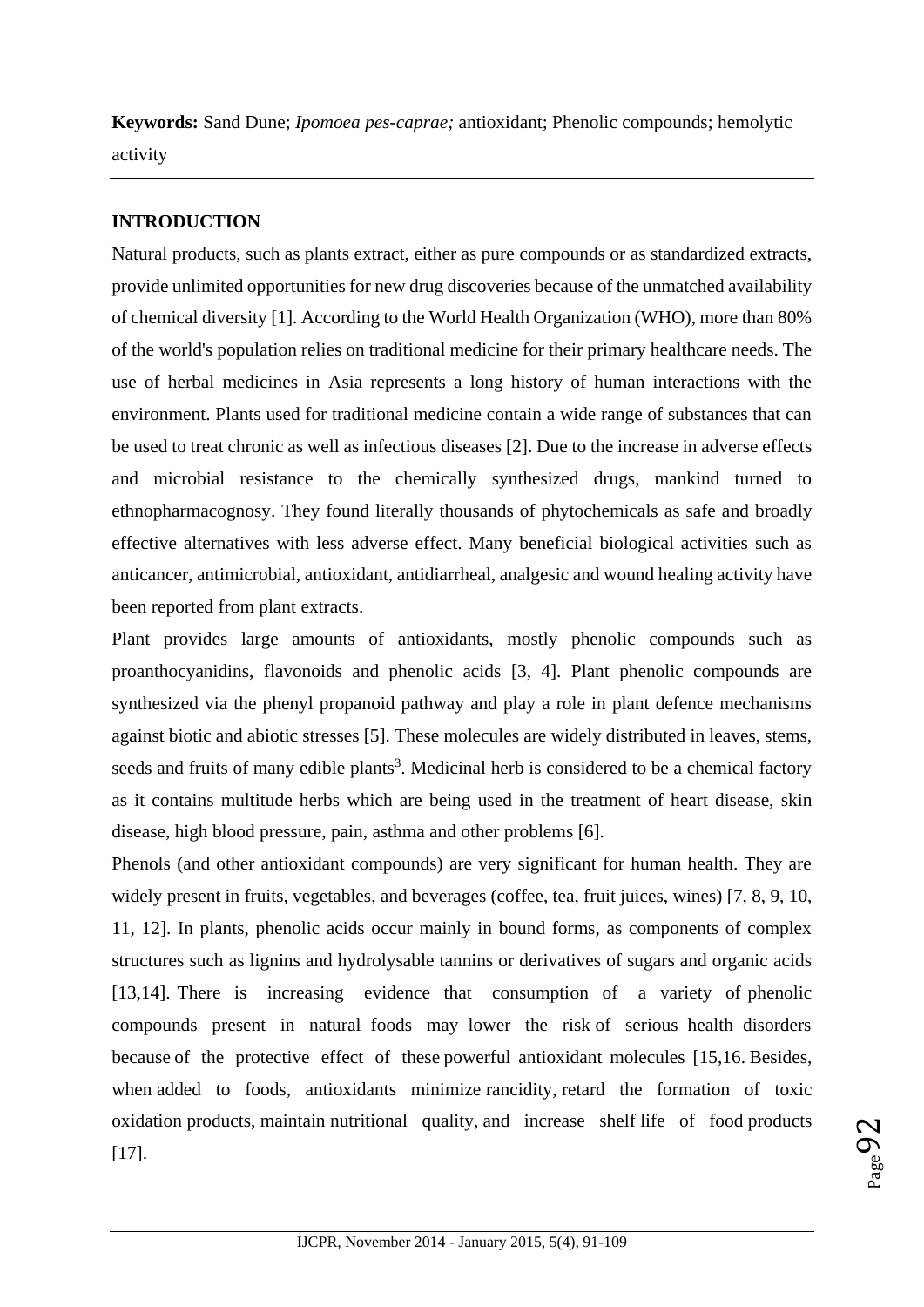Oxidative stress refers to an imbalance between the production of free radicals and the antioxidant defense system. Reactive oxygen species (ROS) are various forms of activated oxygen which causes oxidative damage. Mechanisms responsible for the ROS-mediated



Fig.1.Total phenolic content of total extract from I*pomoea pescaprae.* The data are the mean ± SD of 3 replicates





injuries mainly include lipid peroxidation, oxidative DNA damage and protein oxidation [18, 19]. Antioxidants are compounds that detoxify ROS and prevent their damage through multimechanisms. Synthetic antioxidants have been in use as food additives for a long time, but reports on their involvement in chronic diseases have restricted their use in foods. Therefore, international attention has been focused on natural antioxidants mainly from plant sources [20, 21].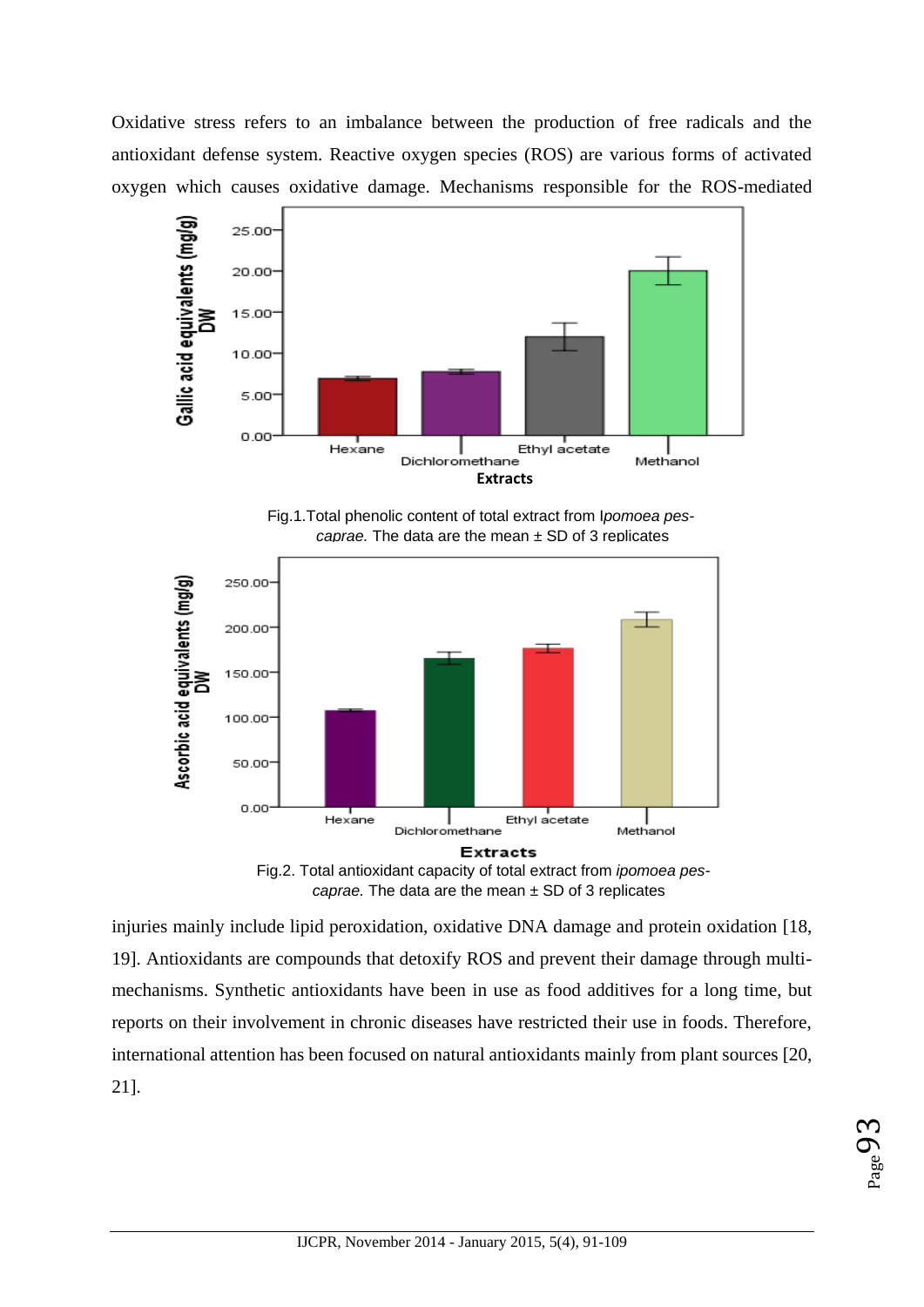The oceans are a cornucopia of still unstudied organisms. Marine organisms are a rich source of structurally novel and biologically active metabolites. Metabolites produced by these organisms may be potential bioactive compounds of interest in the pharmaceutical industry.



mean  $\pm$  SD of 3 replicates

A sand dune is a mound, hill or ridge of sand that lies behind the part of the beach affected by tides. Coastal Sand Dune (CSD) comprises a variety of flora and fauna, which play a vital role in provisioning ecological and economical services to the coastal communities [22]. The coastal communities closely associated with sand dune habitats are dependent on CSD vegetation for a variety of benefits: for food, fodder, health, manure and recreation. In fact, very few publications are available on the floral diversity of Indian sand dunes [23].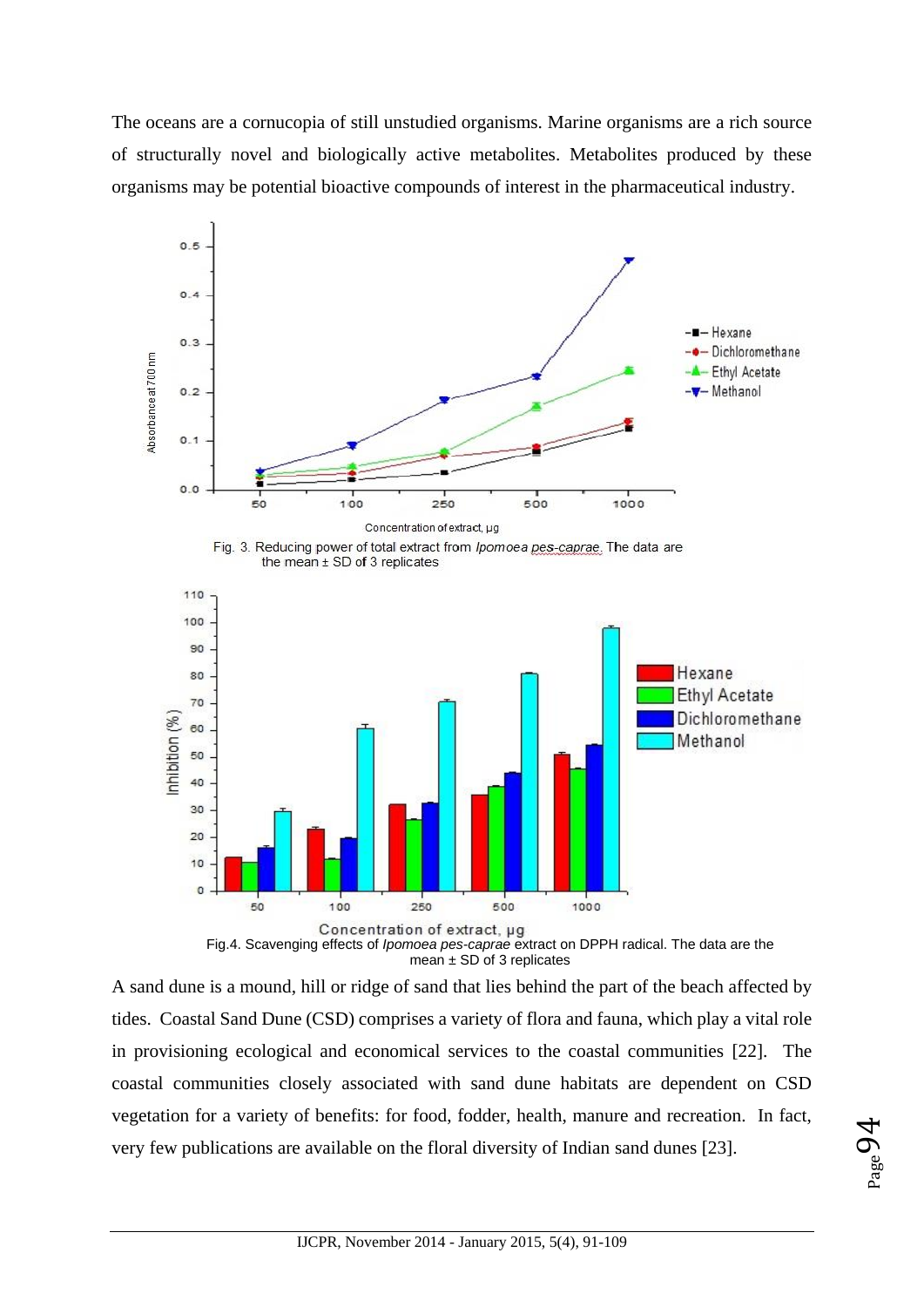*Ipomoea pes-caprae* (L.) R. Br. to the family Convolvulaceae, commonly known as Ivy leaf morning glory, pharbits seeds and kaladana. It grows just above the high tide line along coastal beaches, forming large mats that assist in stabilizing sands [24]. Traditionally *I. pes-caprae* is used in different ways like; the juice from the succulent leaves has been used as a first aid to treat jellyfish stings. Leaves are used in rheumatism, and as stomachic and tonic. The extract of the leaves have the astringent, diuretic and laxative properties. It has biological activity like antispasmodic, anticancer, antinociceptive, antihistaminic, insulogenic and hypoglycemic. [25]. It is also used in inhibition of platelet aggregation, diarrhoea, vomiting, and piles [26]. Thus, the aim of the present work was to quantify phenolic compounds of *I. pes-caprae* and to evaluate its antioxidant capacity.

#### **MATERIALS AND METHODS**

#### **Plant material and Collection**

Fresh leaves of *Ipomoea pes-caprae* were collected from Vellar estuary. The collected specimens were identified based on the manual by Kathiresan [27]. Withered leaves of *Ipomoea pes-caprae* were rinsed under running tap water to eliminate dust. After that samples were washed several times with distilled water and air-dried at  $25{\text -}30^{\circ}$ C for about 3-5 days. The dried samples were ground to fine powder using mortar and pestle. The powder was passed through a sieve of 22 mm mesh size. The powder sample was kept in a clean, dried, air tight amber glass container to protect it from sunlight.

#### **Moisture content determination**

Fresh and dried weight of leaves is taken to calculate the moisture content of the samples.

% Moisture content =  $\frac{100 \text{ m} \cdot \text{m}}{200 \text{ m} \cdot \text{m} \cdot \text{m}}$  ×100 Wet weight of leaves – Dried weight of leaves Wet weight of leaves

## **Dry matter determination**

A published method [28] was adopted for dry matter determination. The sample was dried at 105 °C until the constant weight was obtained, cooled in a desiccator and weighed in an analytical scale. The dry matter was calculated by the following formula:

Dry matter =  $C - A/B - C$ 

Where,  $A =$ The weight of empty weighing bottle, g.

 $B$  = The weight of weighing bottle with fresh sample, g.

 $C =$ The weight of weighing bottle with dried sample, g.

## **Solvent extraction**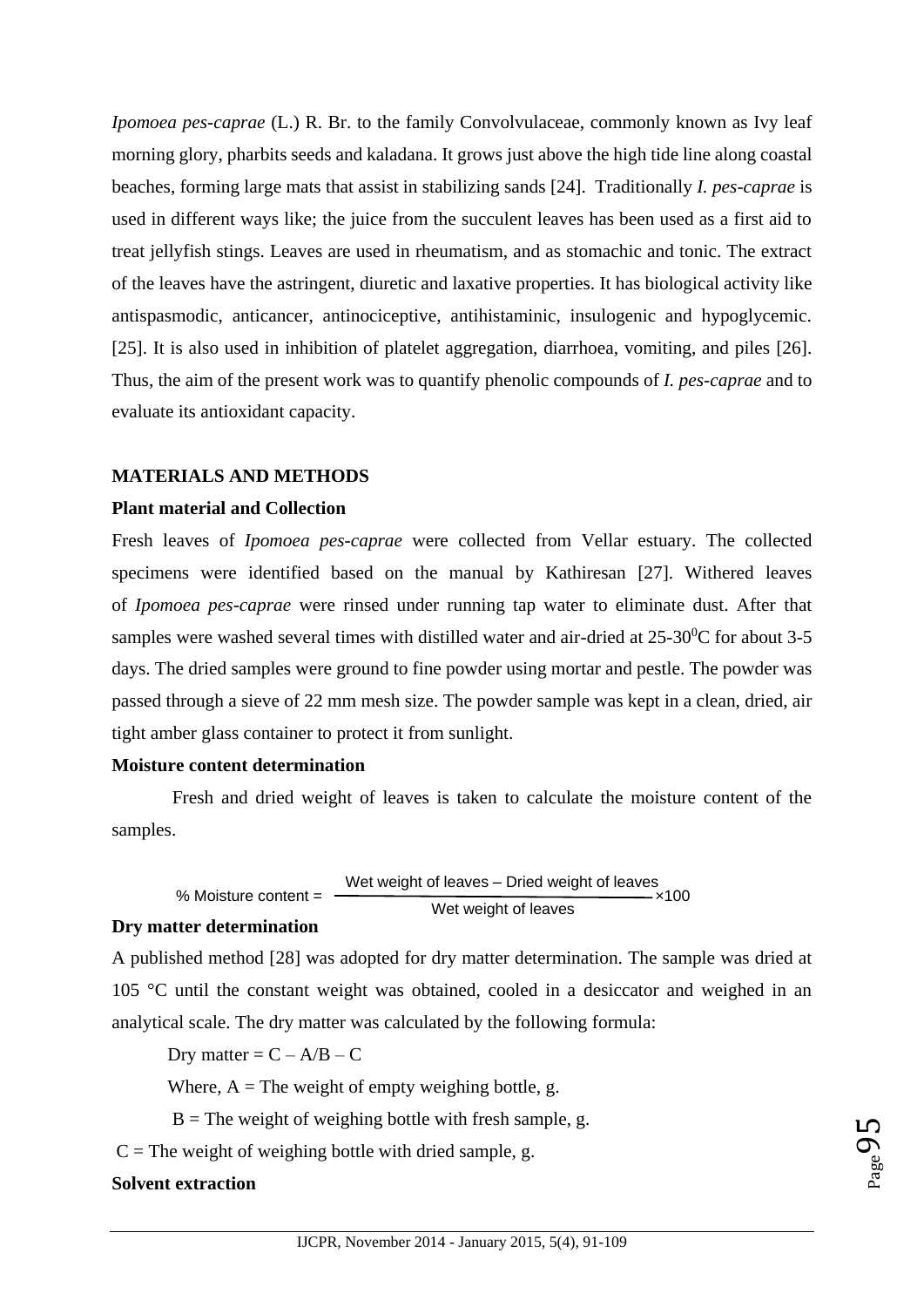100 gram of ground *Ipomoea pes-caprae* was extracted using three fold volumes of solvents of different polarity in order of increasing hydrophilic property (i.e. hexane, dichloromethane (DCM), ethyl acetate and methanol respectively) for 48 h on an orbital shaker to make the extracts [29,30]. This procedure was repeated for two more times. Finally, the extracts were evaporated and concentrated. The resulting extracts were then dissolved in dimethylsulfoxide (DMSO) and kept at  $4^0C$  until further use.

#### **Determination of Total phenolic content**

Phenolic contents of all crude extracts in 10 mg/ml of DMSO were estimated by the method [31]. Briefly, 100  $\mu$ l aliquot of sample was mixed with 2.0 ml of 2% Na<sub>2</sub>CO<sub>3</sub> and allowed to stand for 2 min at room temperature. After incubation, 100 µl of 50% Folin-Ciocalteau's phenol reagent was added, and the reaction mixture was mixed thoroughly and allowed to stand for 30 min at room temperature in the dark. Absorbance of all the solutions was measured at 720 nm using LAMBDA 25 UV/Vis Spectrophotometers (PerkinElmer). Phenolic contents were expressed as gallic acid equivalent per gram (GE/g).

## **Antioxidant Assay**

## **Determination of Total antioxidant activity**

Total antioxidant activities of all crude extracts (10 mg/ml of DMSO) of *Ipomoea pes-caprae* were determined according to the method [32]. Briefly, 0.3 ml of sample was mixed with 3.0 ml reagent solution (0.6 M sulfuric acid, 28 mM sodium phosphate and 4 mM ammonium molybdate). Reaction mixture was incubated at  $95^{\circ}$ C for 90 min in water bath. Absorbance of all the sample mixtures was measured at 695 nm using LAMBDA 25 UV/Vis Spectrophotometers (PerkinElmer). Total antioxidant activity is expressed as the number of equivalents of ascorbic acid.

## **Reducing power ability**

The reducing power of all crude extracts obtained *Ipomoea pes-caprae* was determined through the transformation of  $Fe^{3+}$  to  $Fe^{2+}$  inducing by the method prescribed [33]. Briefly, 1.0 ml of different solvent extracts containing different concentrations of sample (50, 100, 250, 500 and 1000µg) were mixed with 2.5 ml of phosphate buffer (0.2 M, pH 6.6) and 2.5 ml potassium ferricyanide (1%). Reaction mixture was incubated at  $50^{\circ}$ C for 20 min. After incubation, 2.5 ml of trichloroacetic acid (10%) was added and centrifuged at 650g for 10 min. From the upper layer, 2.5 ml solution was mixed with 2.5 ml distilled water and 0.5 ml FeCl<sub>3</sub> (0.1%). Absorbance of all the solutions was measured at 700 nm using LAMBDA 25 U/V is Spectrophotometers (PerkinElmer). Increased absorbance is indicated increased reducing power.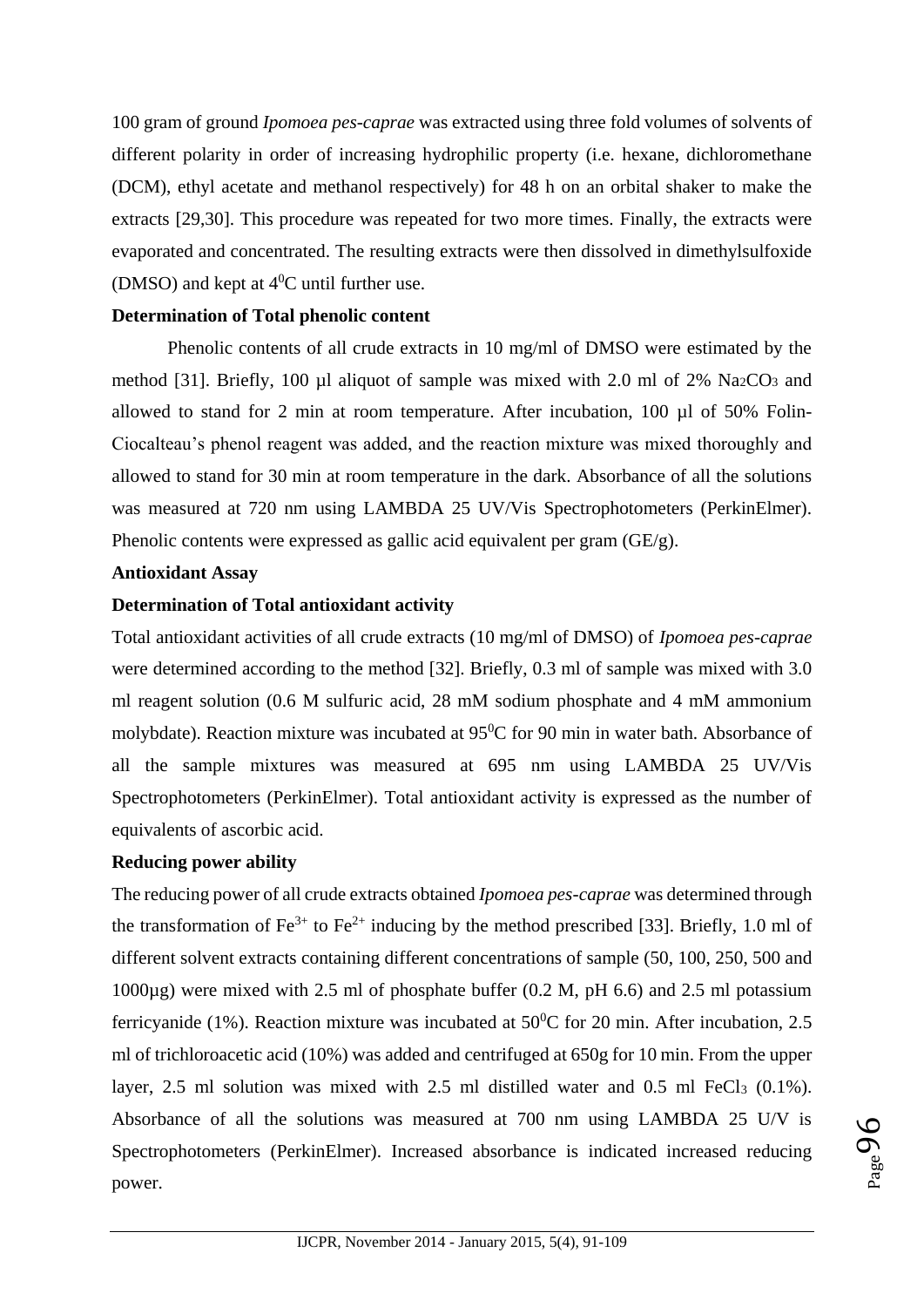## **Scavenging effect on 2, 2-diphenyl-1-picryl hydrazyl radical (DPPH)**

The radical scavenging ability was determined as described by Mensor *et al.* [34] with little modifications. Briefly, one ml from 0.3 mM methanol solution of DPPH was added to 2.5 ml from the samples with different concentrations of all *Ipomoea pes-caprae* extract. The samples were kept at room temperature in the dark and after 30 min the optic density was measured at 518 nm. The antiradical activity (AA) was determined by the following formula:



mean  $\pm$  SD of 3 replicates

 $AA\% = 100 - \{[(Abs. Sample - Abs. Empty Sample) \times 100] / Abs. control\},\$ 

Where empty samples – 1 ml ethanol + 2.5 ml from various concentrations of all *I. pescaprae* extract; control sample – 1 ml 0.3 mM DPPH + 2.5 ml methanol.

The optical density of the samples, the control and the empty samples were measured in comparison with methanol.

#### **Detection of hydroxyl radicals by deoxyribose assay**

The assay was performed as described by Halliwell, Gutteridge, and Aruoma [35] with minor changes. All solutions were freshly prepared. One ml of the reaction mixture contained 100 µl of 28 mM 2-deoxy-D- ribose (dissolved in KH2PO4–K2HPO4 buffer, pH 7.4), 500 µl solution of various concentrations of the all *Ipomoea pes-caprae* extract, 200 µl of 200 µM FeCl<sup>3</sup> and 1.04 mM EDTA (1:1 v/v), 100 µl H<sub>2</sub>O<sub>2</sub> (1.0 mM) and 100 µl ascorbic acid (1.0 mM). After an incubation period of 1 h at  $37^0C$  the extent of deoxyribose humiliation was measured by the TBA reaction. 1.0 ml of TBA (1% in 50 mM NaOH) and 1.0 ml of TCA were added to the reaction mixture and the tubes were heated at  $100^{\circ}$ C for 20 min. After cooling, the absorbance was read at 532 nm against a blank (containing only buffer and deoxyribose). All tests were performed three times. Ascorbic acid was used as a positive control. Percent inhibition in hydroxyl radical was calculated by the following expression: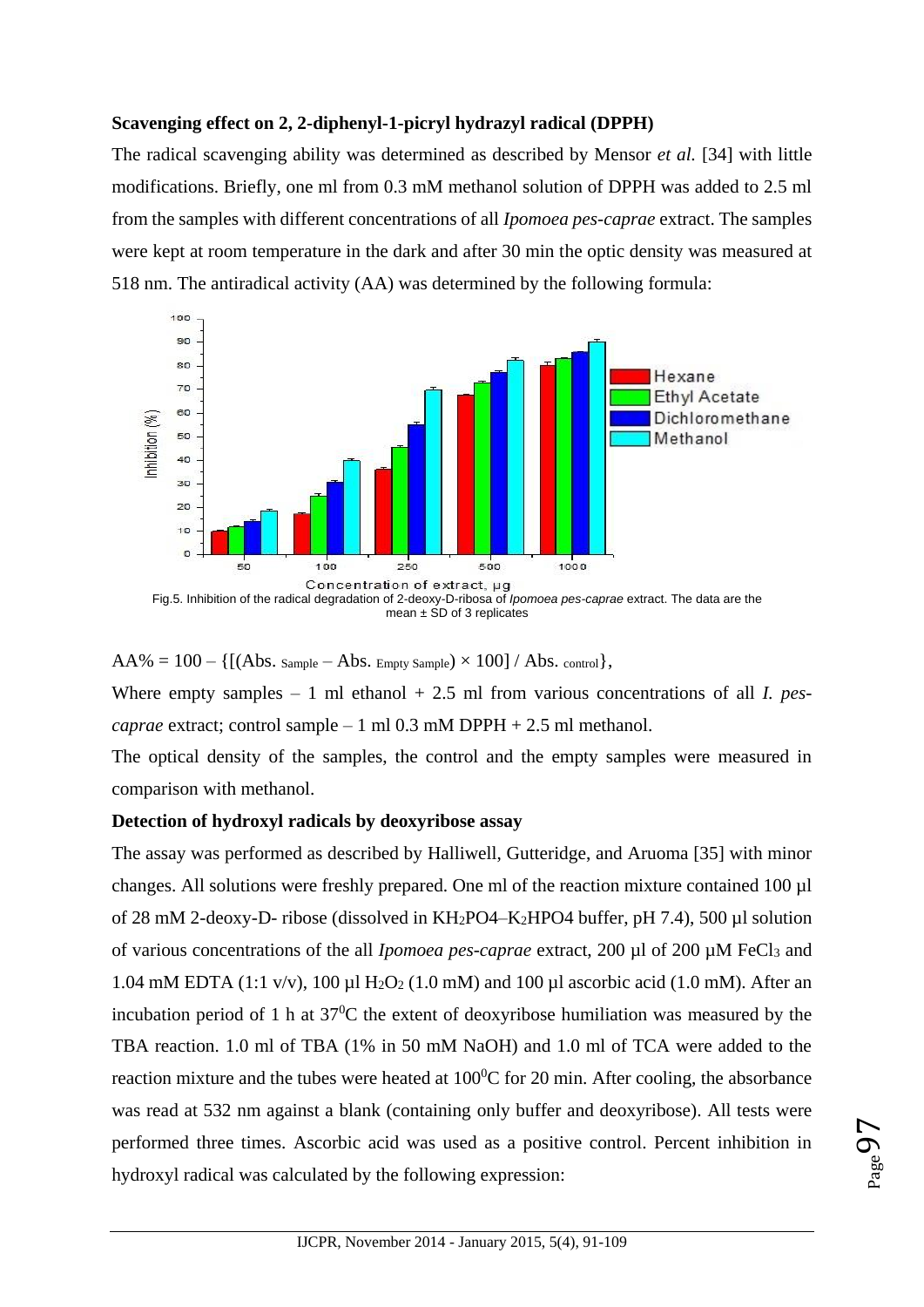$I(\%)=[(A_0-A_1)/A_0] \times 100,$ 

Where  $A_0$  is the absorbance of the control and  $A_1$  is the absorbance of the sample. The data obtained at each point was the average of three measurements.



#### **Hydrogen peroxide radical scavenging assay**

The ability of sand dune plant *Ipomoea pes-caprae* extract to scavenge hydrogen peroxide was determined [36]. Different concentrations of extracts were added to 2 ml solution of 10 mM hydrogen peroxide (H<sub>2</sub>O<sub>2</sub>) in 0.1 M phosphate buffer, pH 7.4. After 10 min, absorbance of  $H<sub>2</sub>O<sub>2</sub>$  was recorded at 230 nm against blank solution without  $H<sub>2</sub>O<sub>2</sub>$ . Percent inhibition in  $H<sub>2</sub>O<sub>2</sub>$ was calculated using the following formula:

(%) inhibition =  $[(A_0 - A_1)/A_0]$  x 100,

Where  $A_0$  is the absorbance of the control and  $A_1$  is the absorbance of the sample.

#### **ABTS [2,2'- azinobis – (3-ethylbenzothiazoline-6-sulfoic acid)]**

The ABTS radical anion scavenging assay was carried out by the method of Re *et.al.* [37] with some modifications. The ABTS reagent was prepared by mixing 7mM ABTS with 140Mm potassium persulphate. The mixture was kept in dark at room temperature for 16 h. The absorbance was adjusted with methanol to  $0.700 \pm 0.02$  at 734 nm. To determine the scavenging activity, 5ml ABTS reagent was added to 1ml of different concentrations of plant samle (50, 100, 250, 500, 1000 µg/ml) and absorbance was measured at 734 nm at 7 min interval. Gallic acid was used as standard. Percentage inhibition of the sample was calculated as above.

#### **Determination of Hemolytic activity**

#### **Preparation of normal saline (pH 7.2)**

Normal saline was prepared by dissolving 0.9 gm of NaCl into 100 ml of distilled water.

#### **Preparation of Erythrocyte suspension**

 $_{\rm Page}$ 98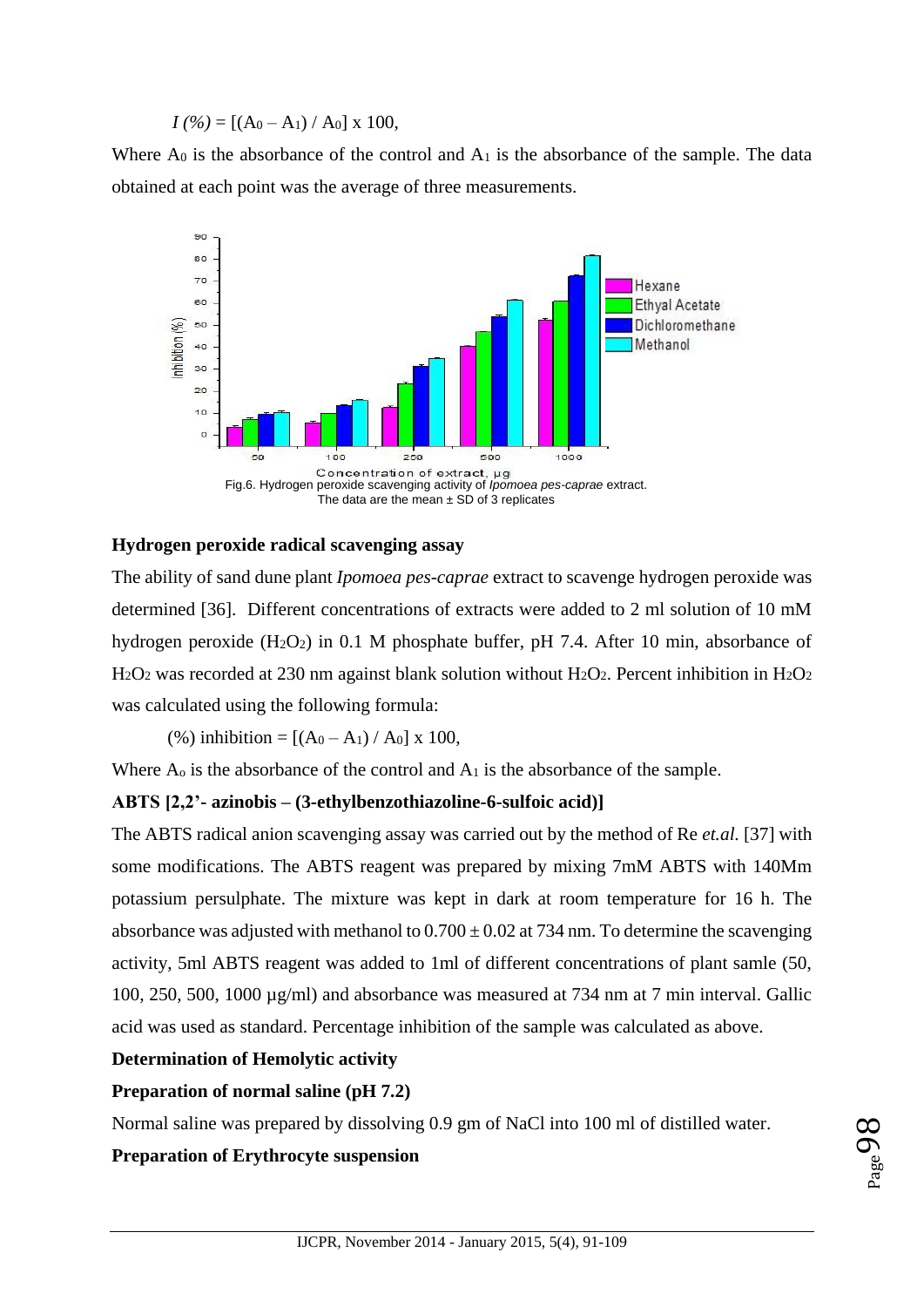Hemolytic activity of crude sample and fractions were tested on chicken blood. The blood was collected from the respective animals and by using 2.7% EDTA as anticoagulant at 5% of the volume of blood. The blood was centrifuged at 5000 rpm for 7 min with normal saline. The supernatant was discarded and the RBC pack was resuspended in normal saline. This process was repeated thrice and finally RBC concentrate was obtained. The final RBC pack was used to prepare 1% RBC suspension.

#### **Hemolytic assay by micro titer plate**

The assay was carried out according to Pani Prasad and Venkateshvaran [38] in `` U `` shaped Laxbro microtitre plates. The lyophilized plant extracts fractions were assayed. The concentration of the extracts was 10mg/ ml. One row of well was used for only one extract fraction. Initially 100 μl of normal saline was added to each well. Then 100 μl of the 1st extract fraction was added to the first well and was thoroughly mixed. From this 100 μl was transferred to the next well and this process was repeated up to the last well from which 100 μl of the



Fig. 7. Scavenging effects of *Ipomoea pes-caprae* extract on ABTS radical. The data are the mean ± SD of 3 replicates

dilution was discarded. Then 100 μl of the prepared erythrocyte suspension was added to each well. A negative control was kept by mixing 100 μl of normal saline and 100 μl of 1% RBC suspension and positive control by mixing 100 μl of distilled water and 100 μl of 1% RBC suspension. Formation of a fine "Button cell" with regular margin indicates the negative reaction. A uniform red colored suspension of the lysed RBC indicates the positive result. The plates were incubated for 2 hours at room temperature and the results were read. Hemolytic activity was expressed as hemolytic Unit (HU), 1 HU being defined as the amount of protein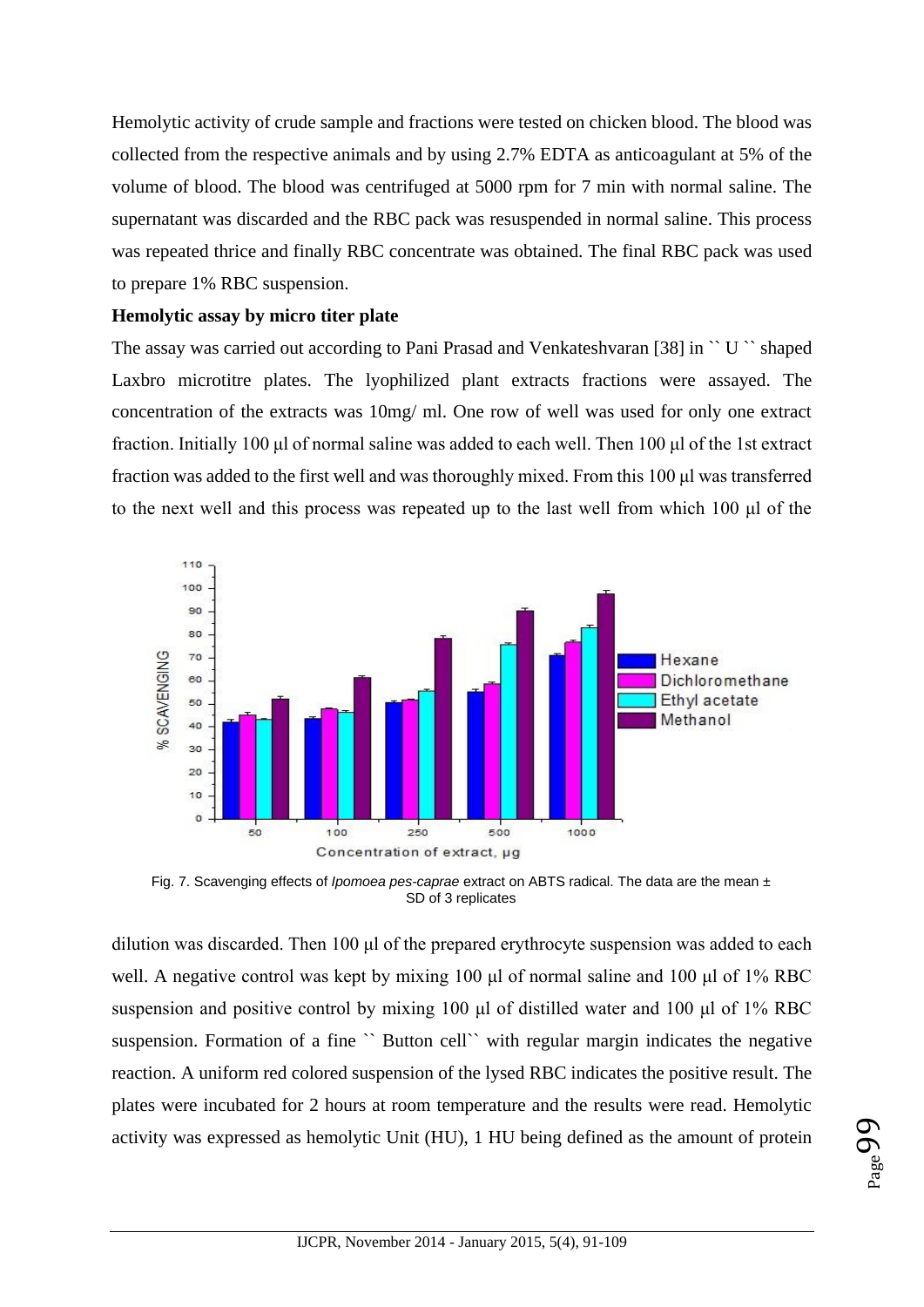required to cause 50% hemolysis or the reciprocal of the highest dilution of the toxin in which a hemolytic pattern was obtained.



Fig.8. Micro titre plate showing Hemolytic activity of *Ipomoea pes-caprae*

## **RESULTS AND DISCUSSION**

## **Moisture content determination**

The Moisture content of Ipomoea *pes-caprae was*  $77.95\% \pm 1.4$ . It was slightly higher when compared to other sand dune plant like *Merremia umbellatan whose* moisture content was 72.6%. This could be due to the different texture of leaves as the leaves of *Ipomoea pes-caprae*  are more fleshy and succulent as compared to the leaves of *Merremia umbellate* [39]*.*

## **Dry matter determination**

The dry matter of *Ipomoea pes-caprae was* observed to be 0.28 ± 0.02 according to the formula given by Chodak and Tarko [28]. No other information is available regarding the dry matter determination on sand dune plants.

## **Extraction and yield of extract**

As a wide range of extract holds a better chance for the extraction and isolation of biologically active molecules for general screening of bioactivity [40], four different solvents (with different polarity) were used in the present study. The average percentage yield of each solvent was based on triplicate analysis of samples. The highest yield was found with hexane  $(1.3 \pm 0.03$ gm) and DCM  $(0.48 \pm 0.02 \text{ gm})$  whereas the minimum yield was with ethyl acetate  $(0.27 \, 0.005$ gm ). The hexane solvent yielded the highest amount of extract indicating that the leaves of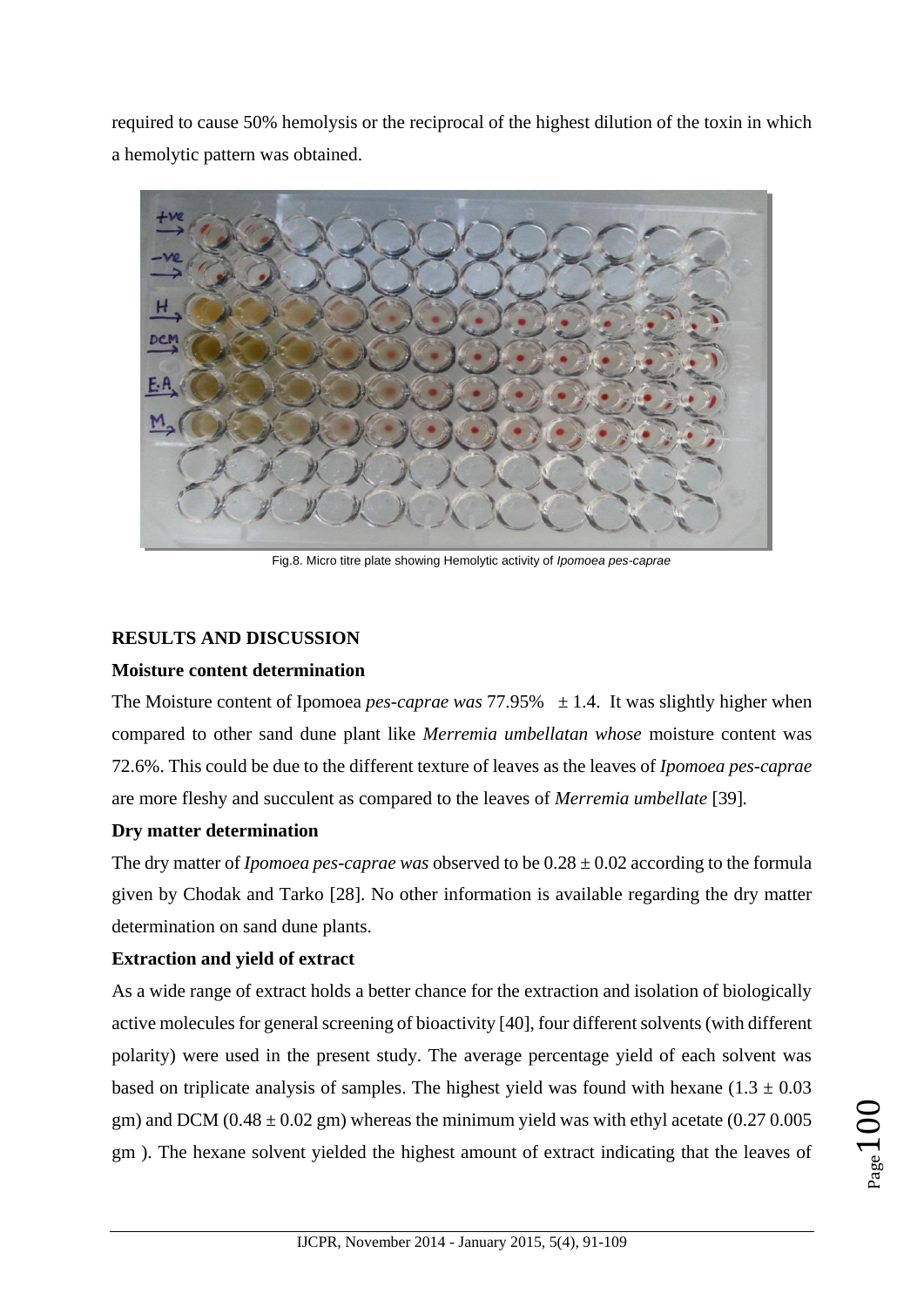*Ipomoea pes-caprae* contain mostly of lipophilic compounds such as waxes, chlorophyll, and fatty acids [41].

# **Total polyphenol content (TPC)**

There are number of recent studies showing that phenolic compounds are commonly found in plants and have been reported to possess several biological activities including powerful antioxidant compounds [42, 43]. For that, total polyphenolic contents of all the four extracts of *Ipomoea pes-caprae* were assessed. The result showed significant difference in TPC among the different solvents (Figure 1.). The TPC in hexane, dichlomethane, ethyl acetate and methanol were found as 6.91, 7.75, 12 & 20.02 mg GAE/g dry weight (DW) respectively.

The highest amount of TPC was observed in methanol extract. Moreover, total phenolic content was significantly higher in *Ipomoea pes-caprae* leaf as compared to other medicinal marine plant like *Salsola kali* which exhibited 17.23 mg GAE/g DW [44] and in glycophytic species *Nigella sativa* L. which showed 10.04 mg GAE/g DW [45].

These observations indicate that the crude extract of *Ipomoea pes-caprae* possess prominent amount of phenolic content, which contributes to its biological activity. Phenolic compounds are generally more soluble in polar organic solvents [46].

## **Antioxidant Assay**

## **Total antioxidant activity**

The total antioxidant activity of leaves extracts using four different solvents (hexane, dichlomethane, ethyl acetate and methanol) was assessed. In the case of phosphomolybdenum method, molybdenum VI ( $Mo^{6+}$ ) is reduced to form a green phosphate/ $Mo^{5+}$  complex. Figure 2 indicates that methanol extract shows the highest antioxidant activity of  $208.54 \pm 4.14$  mg ascorbic acid/g, followed by ethyl acetate (176.43  $\pm$  2.4 mg ascorbic acid/g DW).

In contrast the extracts of dichloromethane and hexane exhibit less activity. Earlier, demonstrated [47] that the total antioxidant activity of higher plants extracts was ranging between 245-376 mg ascorbic acid/g. Higher activity in fractions may be due to the interferences of other compounds present in crude (methanol) extract; and, it has also been reported that solvents used for extraction have dramatic effect on the chemical species [48].

## **Reducing power ability**

The antioxidant potential can be studied by analyzing the reducing power of the sample by reduction of ferric to ferrous in a redox-linked colourimetric reaction [49]. The reducing power indicates that the antioxidant compounds are electron donors and reduce the oxidized intermediate of the lipid peroxidation process, so that they can act as primary and secondary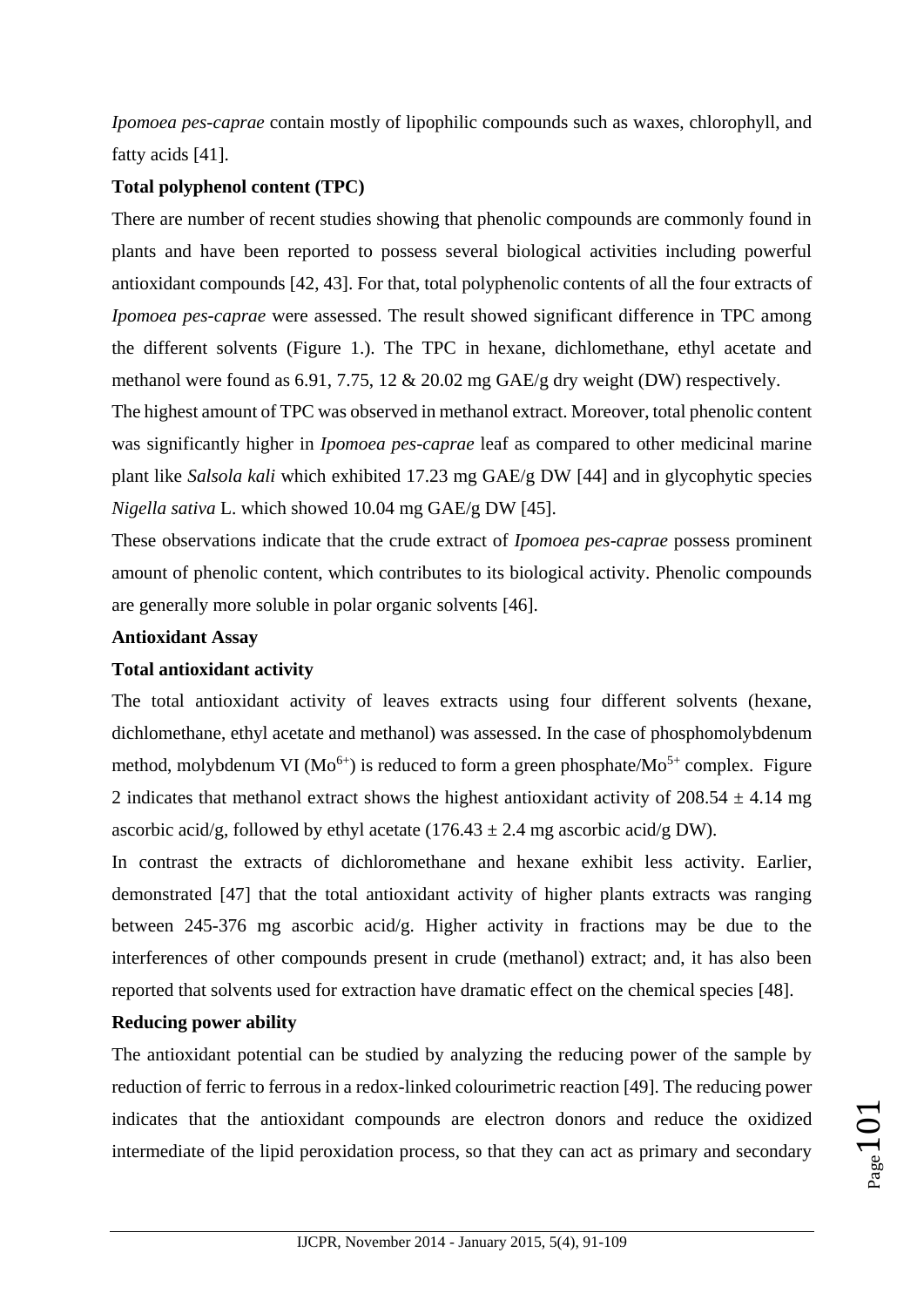antioxidants [50]. In this assay, reducing power ability of *Ipomoea pes-caprae* extracts (all the four solvents) steadily increased with increasing concentration of all the samples (Figure 3).

Same trend has also been reported [47] in methanol extracts of higher plants. The maximum  $(0.473\pm0.005)$  reducing power value was observed in methanol extracts and minimum (0.13±0.004) was obtained from hexane extracts*.* This property is associated with the single electron transfer that is reported to be terminators of free radical chain reaction [51]. Same kinds of observations were found in other coastal medicinal plant like *Cakile maritima, Limoniastrum monopetalum, Mesembryanthemum crystallinum, M. edule* [42].

## **Scavenging effect on 2, 2-diphenyl-1-picryl hydrazyl radical (DPPH)**

The antioxidant activity of plant extracts having polyphenol components is due to their ability to donate hydrogen atoms or electrons and to capture the free radicals. DPPH has been used widely as a free radical to estimate scavenging property of any antioxidant substances [52, 53]. The DPPH radical scavenging activity of *Ipomoea pes-caprae* extracts increase with increasing concentration. DPPH radical scavenging activity of all the four solvent extracts obtained results are shown in Figure 4. Among all extracts, maximum effective scavenging ability was exhibited by methanol (97.85%), followed by dichloromethane (54.47%). The other extracts showed relatively weak scavenging potentials.

It was observed that the extracts containing high level of TPC were also potent DPPH radical scavenger, suggesting that polyphenols may be the principle constituents responsible for the antiradical properties of the extracts. The similar results were obtained by some researchers that change in solvent's polarity alters its efficacy to extract a specific group of antioxidant compounds and influences the antioxidant properties of the extracts [54].

These findings may be related to the higher polyphenol contents of *Ipomoea pes-caprae*. Many other authors have reported a positive and significant relationship between the antioxidant components including phenols and polyphenols with the DPPH radical scavenging activity [55, 56].

## **Detection of hydroxyl radicals by Deoxyribose assay**

Hydroxyl radical is an extremely responsive free radical formed in biological systems [57]. This radical has a capability to join nucleotides in DNA and cause component breakage that contributes to carcinogenesis, mutagenesis and cytotoxicity [58, 59, 60]. When Ferric-EDTA is incubated with  $H_2O_2$  (Fenton reaction) and ascorbic acid at pH 7.4, the hydroxyl radicals formed in free solution have the ability to degrade 2-deoxy-D-ribose into fragments that on heating with TBA at low pH form a pink chromogen [61,62]. Using the principle, the hydroxyl radical scavenging activity of different fractions of *Ipomoea pes-caprae* extracts were found to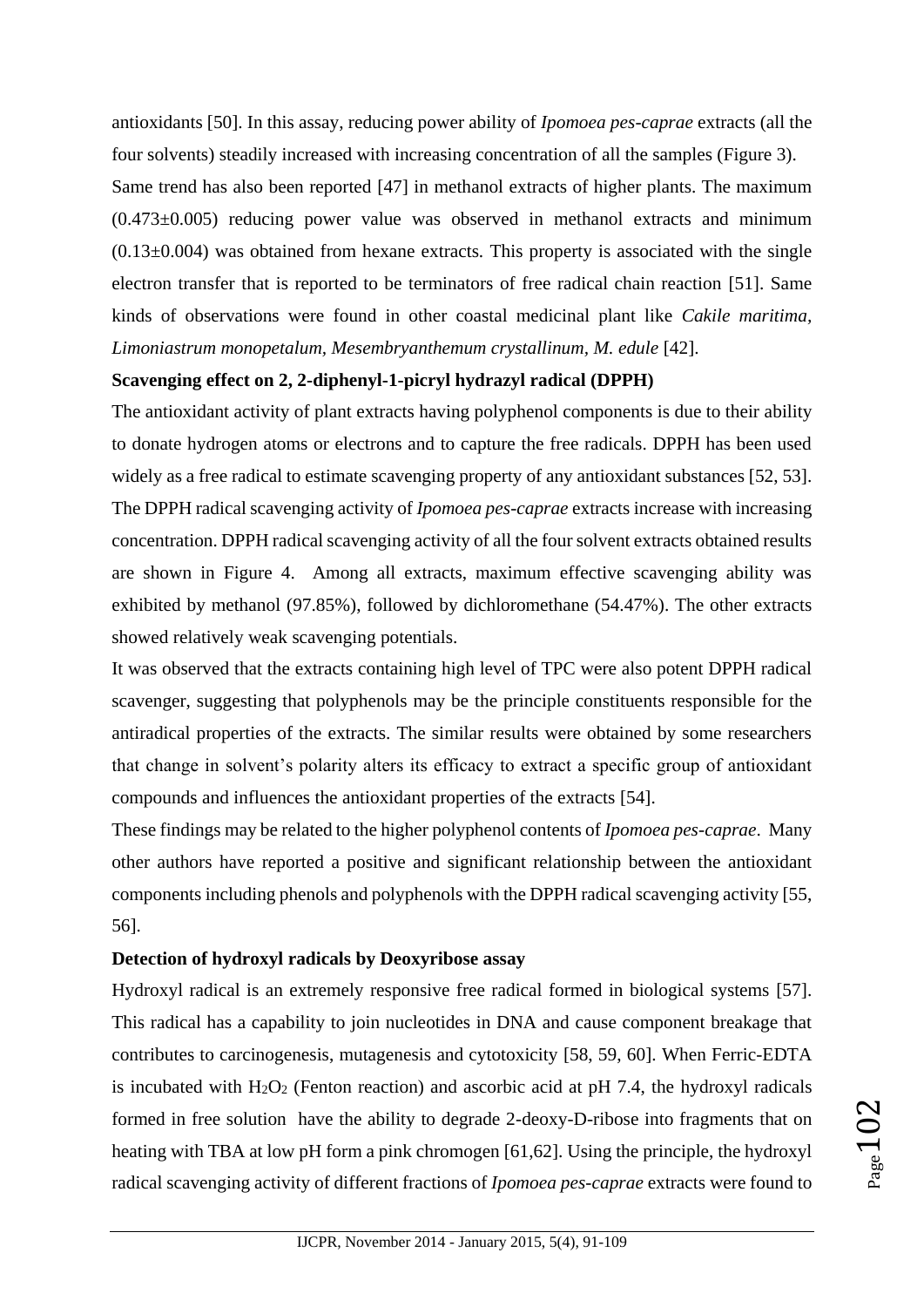remove the hydroxyl radicals from the sugar and prevented it from degradation (Figure 5). It was observed that methanol fraction has the strongest percentage inhibition (90.31%) against hydroxyl radical at 1000 μg/mL concentration in comparison to other extracts. Hydroxyl radical scavenging activity decreases with different extracts in this following order: methanol > DCM > ethyl acetate > hexane.

#### **Hydrogen peroxide radical scavenging assay**

Hydrogen peroxide is a weak oxidizing agent and can deactivate a few enzymes directly, usually by oxidation of necessary thiol (-SH) groups. It can cross cell membranes rapidly and enter inside the cell. H<sub>2</sub>O<sub>2</sub> probably reacts with Fe<sup>2+</sup> and possibly Cu<sup>2+</sup> ions to form hydroxyl radical which may be the origin of many of its toxic effects [63]. It is therefore biologically advantageous for cells to control the amount of hydrogen peroxide that is getting accumulated inside the cells. The scavenging activity of the different fractions of *Ipomoea pes-caprae* is shown in Figure 6. In this study, all fractions exhibited appreciable scavenging activity. The maximum scavenging activity was exhibited by methanol fraction (81.56%).

## **ABTS [2,2'- azinobis – (3-ethylbenzothiazoline-6-sulfoic acid)]**

The ABTS radical reactions involve electron transfer and the process take place in faster rate when compared to DPPH radicals. Re *et al.* [64] reported that the decolorization of the ABTS<sup>+</sup> radical also reflects the capacity of an antioxidant species to donate electrons or hydrogen atoms to inactivate this radical species. In the ABTS radical cation scavenging activity, the methanol extract showed concentration dependent scavenging activity (Figure 7.). Highest activity of 96.43% was observed at the concentration of 1000 µg/ml.

## **Hemolytic activity**

Hemolytic assay was done for all the four crude extracts of *Ipomoea pes-caprae* against chicken blood. The hemolytic factors were present in the all the four extracts. The ethyl acetate extract showed maximum of 32 hemolytic units (HU)/mg with chicken erythrocytes (Figure. 8).

It is noteworthy to mention that most of the earlier reports claim that *in vitro* hemolysis can serve as a sensitive test to express the degree of cytotoxicity. All the previous hemolytic studies on *Cyanea capillata* and *Ctanea lamarckii* [65], *Rhopilema esculentum* [66] indicated a positive result on hemolysis test. This study also showed same kind of trend. But however, the higher concentration only has the hemolytic activity. But in lower concentration, there no such hemolytic activity has found. So, *Ipomoea pes- csprae* can be a source for biologically active molecules which could evolve as a drug in near future.

## **CONCLUSION**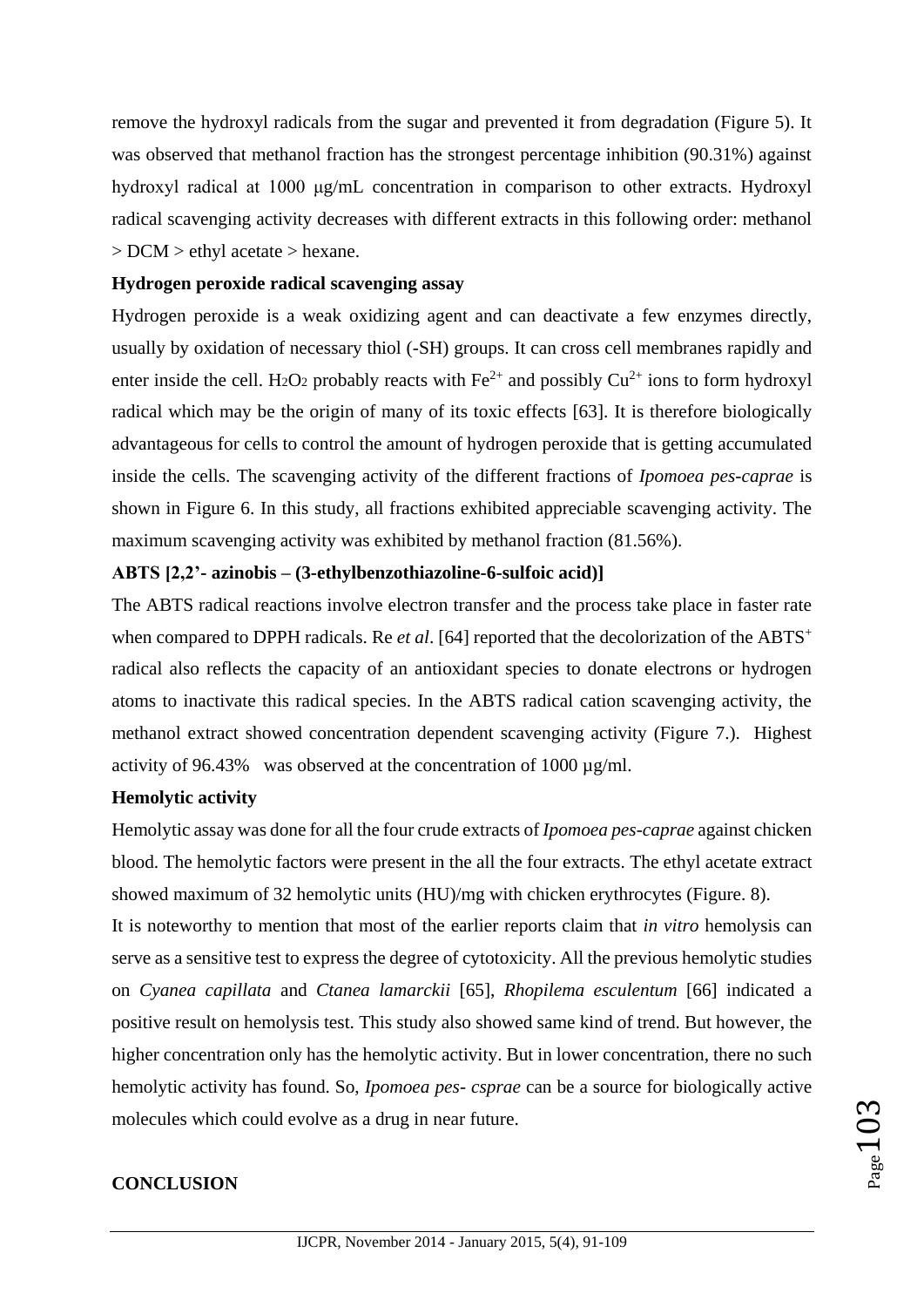As a whole, the results have demonstrated that *Ipomoea pes-caprae* exhibited differential phenolic content and is a remarkable antioxidant source, which are known to demonstrate a wide range of biological and pharmacological. The antioxidative potential of this species make it a novel natural source of numerous health benefits that could be considered in the fields of medicinal or nutraceuticals. Taken together; these information may confirm the interesting potential of sand dune plant as a valuable source for natural antioxidant molecules. The data obtained, suggests the strong potential of this plant as a source of phenolic compounds with beneficial properties, and a promising source of health products, phytochemicals for medicinal exploration and pharmaceutical industry.

## **ACKNOWLEDGEMENT**

This work was supported by grants received under Centre of Excellence and programme support in areas of Biotechnology, Department of Biotechnology, Government of India, New Delhi.

## **Conflict of interest** None.

**Compliance with Ethics Requirements** This article does not contain any studies with human or animal subjects.

## **REFERENCES**

- 1. Cosa P, Vlietinck AJ, Berghe DV, Maes L (2006) Anti-infective potential of natural products: How to develop a stronger in vitro 'proof-of-concept'. J. Ethnopharmacol 106: 290–302.
- 2. Duraipandiyan V, Ayyanar M, Ignacimuthu S (2006) Antimicrobial activity of some ethnomedicinal plants used by Paliyar tribe from Tamil Nadu. India.BMC Complementary Altern. Med 6: 35-41.
- 3. Aron PM, Kennedy JA (2008) Flavan-3-ols: Nature, occurrence and biological activity. Molecular Nutrition and Food Research 52(1): 79–104.
- 4. Rodrigues AS, Pérez-Gregorio MR,, García-Falcón MS, Simal-Gándara J, Almeida DPF (2011) Effect of meteorological conditions on antioxidant flavonoids in Portuguese cultivars of white and red onions. Food Chemistry 124(1): 303–308.
- 5. Rodrigues AS, Pérez-Gregorio MR, García-Falcón MS, Simal-Gándara J, Almeida DPF (2010) Effect of post-harvest practices on flavonoid content of red and white onion cultivars. Food Control 21(6): 878–884
- 6. Sharma R, Arya V (2011) J. Chem. Pharm. Res 3(2): 204-212.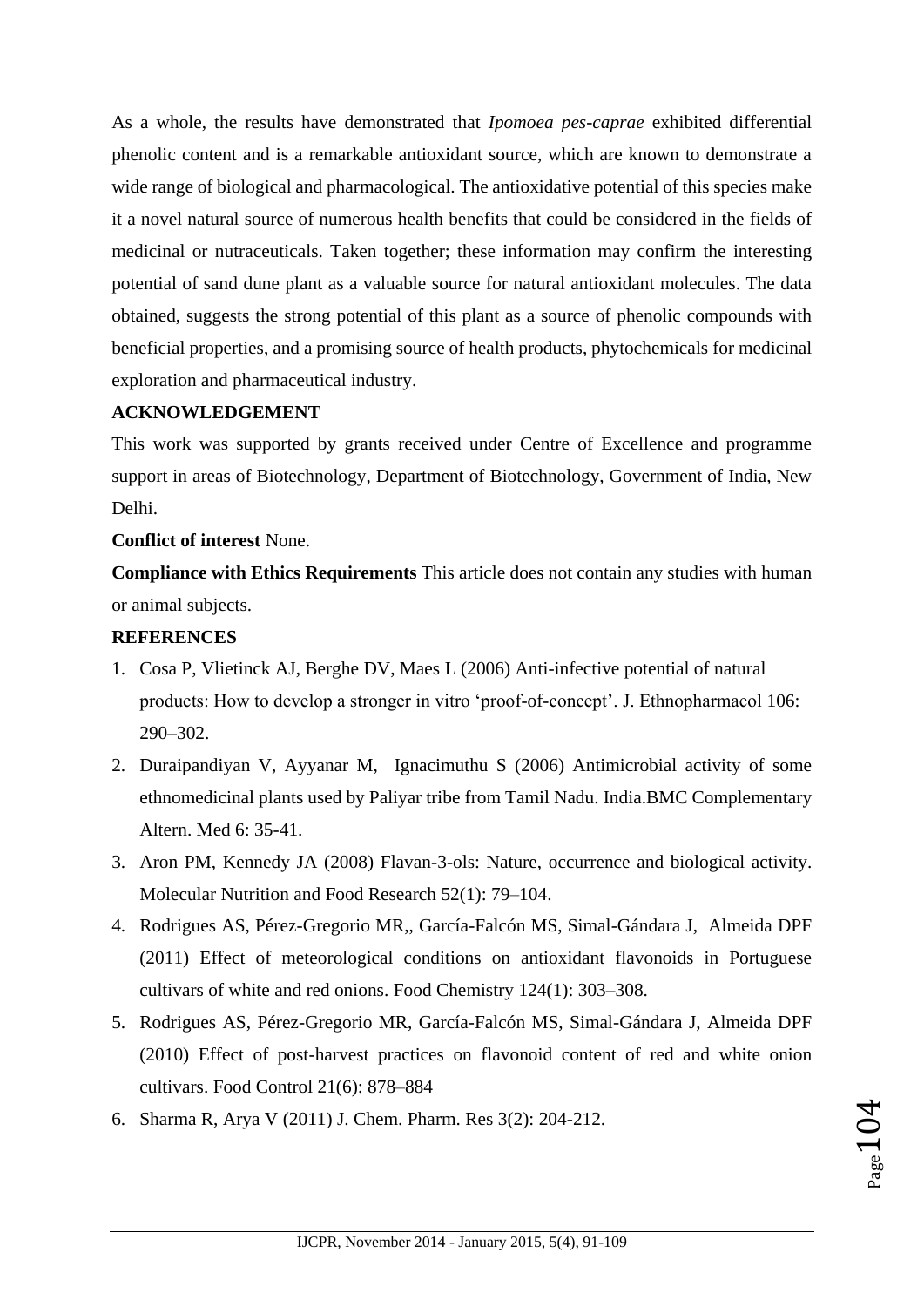- 7. Kasprzyk A, Żbikowska B, Sroka Z, Gamian A, (2012) The antiradical activity of some plant raw materials and extracts obtained from these raw materials. Postępy Hig Med Dośw 66: 146-152
- 8. López M, Martínez F, Del Valle C, Orte C, Miró M (2001) Analysis of phenolic constituents of biological interest in red wines by high-per -formance liquid chromatography. J. Chromatogr A 922: 359-363
- 9. Matilla P, Hellström J (2007) Phenolic acids in potatoes, vegetables, and some of their products. J. Food Comp. Anal 20: 152-160
- 10. Minussi RC, Rossi M, Bologna L, Cordi L, Rotilio D, Pastore GM, Durán N (2003) Phenolic compounds and total antioxidant potential of com -mercial wines. Food Chem 82: 409-416
- 11. Sroka Z, Gamian A, Cisowski W (2005) Low-molecular antioxidant compounds of natural origin. Postępy Hig. Med. Dośw 59: 34-41
- 12. Vinson JA, Dabbagh YA (1998) Tea phenols: Antioxidant effectiveness of teas, tea components, tea fractions and their binding with lipoproteins. Nutr. Res 18: 1067-1075
- 13. Klick S, Herrmann K (1988) Glucosides and glucose esters of hydroxybenzoic acids in plants. Phytochem 27: 2177-2180
- 14. Lam TB, Kadoya K, Iiyama K (2001) Bonding of hydroxycinnamic acids to lignin: ferulic and p-coumaric acids are predominantly linked at the benzyl position of lignin, not the β-position, in grass cell walls. Phytochemistry 57: 987-992
- 15. Surh YJ, Hurh YJ, Kang JY, Lee E, Kong G, Lee SJ (1999) Resveratrol, an antioxidant present in red wine, induces apoptosis in human promyelocytic leukemia (HL-60) cells. Cancer Lett 140(1–2): 1–10
- 16. Surh YJ (2002) Anti-tumor promoting potential of selected spice ingredients with antioxidative and anti-inflammatory activities: a short review. Food Chem. Toxicol 40: 1091–1097
- 17. Jadhav SJ, Nimbalkar SS, Kulkarni AD, Madhavi DL (1996) Lipid oxidation in biological and food systems. In: Madhavi DL, Deshpande SS, Salunke DK (Eds.), Food Antioxidants. Marcel Dekker, New York
- 18. Bahramikia S, Ardestani A, Yaz danparast R (2009) Protective effects of four Iranian medicinal plants against free radical-mediated protein oxidation. Food Chem 115: 37- 42
- 19. Jahanban Sfahlan, Mahmoodzadeh A, Hasanzadeh A, Heidari R, Jamei R (2009) Antioxidants and antiradicals in almond hull and shell (Amygdalus communis L.) as a function of genotype. Food Chem 115: 529-533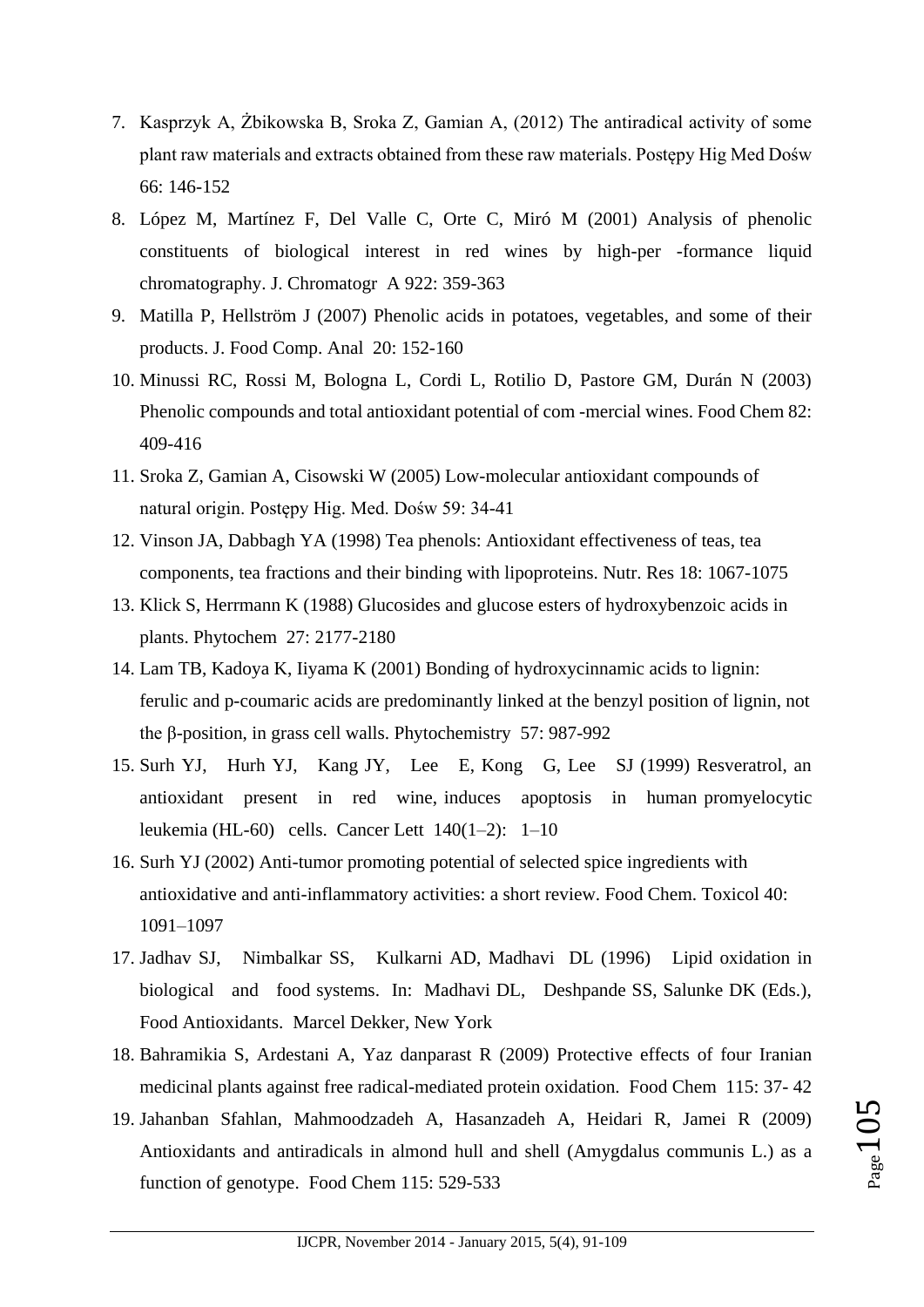- 20. Dehghan G, Shafiee A, Ghahremani M, Ardestani S, Abdollahi M (2007) Antioxidant Potential of Various Extracts from Ferula szovitsiana in Relation to Their Phenolic Contents. Pharmaceutical Biology 45(9): 1–9
- 21. Kai-Wei L, Chiung-Hui L, Huang-Yao L, Horng-Huey K, Bai-Luh W (2009) Antioxidant prenylflavonoids from Artocarpus communis and Artocarpus elasticus. Food Chem 115: 558–562
- 22. Maun MA, Baye PR (1989) The ecology of Ammophila breviligulata Fern. On coastal dune ecosystem. CRC Criti-cal Reviews in Aquatic Science 1: 661–681
- 23. Sridhar KR, Bhagya B (2007) Coastal sand dune vege -tation: a potential source of food, fodder and pharmaceuti -cals. Electronic database available at<http://www.lrrd.org/>
- 24. Devall MS (1992) The biological flora of coastal dunesand wetlands 2. *Ipomoea pes-caprae* (L.) Roth. J Coastal Research 8(2): 442-456
- 25. Premanathan M, Nakashima H, Kathiresan K, Rajendran N, Yamamoto N (1996) In vitro anti human immuno deficiency virus activity of mangrove plants. Indian J Medical Research 130: 276-279
- 26. Kirtikar Basu (2006) A text book of Indian Medicinal Plant Vol. III, second edition, fourth reprint, Publish by Lalit Mohan Basu, Allahabad, India
- 27. Kathiresan K (2002) Manual on identification of mangroves 397 and associated plant species All India Co-ordinated Project on Survey and Inventorization of coastal and marine biodiversity (East Coast), Ministry of Environment & Forests, Govt. of India, New Delhi
- 28. Chodak AD, Tarko T (2007) Antioxidant properties of different fruits seeds and peels. Acta Sci Pol Technol Aliment 6: 29-36
- 29. Gulçin I, Kireçci E, Akkemik E, Topal F, Hisar O (2010) Antioxidant and antimicrobial activities of an aquatic plant: Duckweed (Lemna minor L.) Turk J Biol 34:175–88
- 30. Tohma HS, Gülçin I (2010) Antioxidant and radical scavenging activity of aerial parts and roots of Turkish liquorice (Glycyrrhiza glabra L.) Int J Food Properties1 3:657–71
- 31. Taga MS, Miller EE, Pratt DE (1984) Chia seeds as a source of natural lipid antioxidants. J. Am. Oil Chem. Soc 61: 928–931
- 32. Prieto P, Pineda M, Aguilar M (1999) Spectrophotometric quantitation of antioxidant capacity through the formation of a phosphomolybdenum complex: specific application to the determination of vitamin E. Anal. Biochem 269: 337–341
- 33. Oyaizu M (1986) Studies on product of browning reaction prepared from glucose amine. Jpn. J. Nutr 44: 307–315

Page106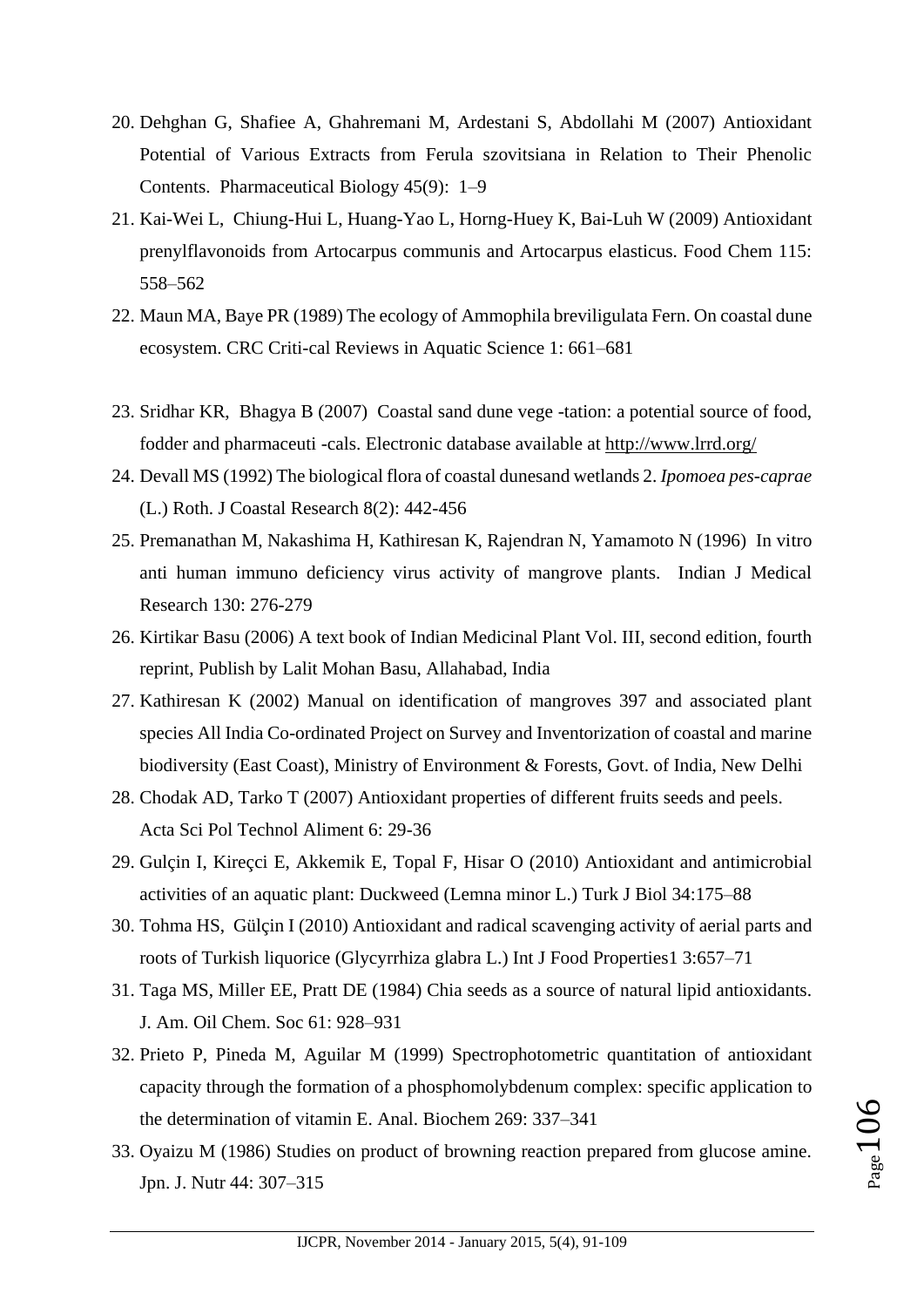- 34. Mensor, LL, Menezes FS, Leitao GG, Reis AS, Santos TS, Coube CS, *et al.* (2001) Screening of Brazilian plant extracts for antioxidant activity by the use of DPPH free radical method. Phytotherapy Research 15: 127–130
- 35. Halliwell B, Gutteridge J, Aruoma OI (1987) The deoxyribose method: a simple 'test tube' assay for determination of rate constants for reaction of hydroxyl radicals. Analytical Biochemistry 165: 215–219
- 36. Gulçin G, Beydemir O Kufrevio (2004) Evaluation of the *in vitro*antioxidant properties of extracts of broccoli (*Brassica oleracea* L.). Ital. J. Food Sci 16: 17-30
- 37. Re R, Pellegrini N, Proteggente A, Pannala A, Yang M, Rice-Evans C (1999) Antioxidant activity applying an improved ABTS radical cation decolorizing assays. Free radicals in biology and Medicine 26:1231-1237
- 38. Pani Prasad, Venkateshvaran K (1997) Hemolytic assay in recent advances in marine biotoxinology, CAS in Fisheries science Journal, CIFE, Mumbai
- 39. Minakshi Ganjir, Dipti Ranjan Behera, Sunita Bhatnagar (2013) Phytochemical Analysis, Cytotoxic And Antioxidant Potential Of *Ipomoea Pes Caprae*(L)R.Br And *Merremia Umbellata*(L.)H. Hallier. *International Journal Of Scientific & Technology Research* 2: 5
- 40. Kumar S, Kumar D, Prakash O (2008) Evaluation of antioxidant potential, phenolic and flavonoid contents of *Hibiscus tiliaceus* flowers. Electronic Journal of Environmental. Agricultural and Food Chemistry 7(4): 2863-2871
- 41. Corpuz MJAT., Osi MOLA, Santiago (2013) Free radical scavenging activity of *Sargassum siliquosum* J. G. Agardh. International Food Research Journal 20(1): 291-297
- 42. Ksouri R, Megdiche W, Falleh H, Trabelsi N, Boulaaba M, Smaoui A, *et al*. (2008) Influence of biological, environmental and technical factors on phenolic content and antioxidant activities of Tunisian halophytes. Comptes Rendues Biologies 331(11): 865– 873
- 43. Maisuthisakul P, Suttajit M, Pongsawatmanit R (2007) Assessment of phenolic content and free radical-scavenging capacity of some Thai indigenous plants. Food Chemistry 4: 1409–1418
- 44. Anna Sokolowska-Krzaczek, Krystyna Skalicka-Wozniak, Katarzyna Czubkowska (2009) Variation of Phenolic Acids from Herb and Roots of *Salsola kali* L. Acta societ atis botanicorum poloniae 78(3): 197-201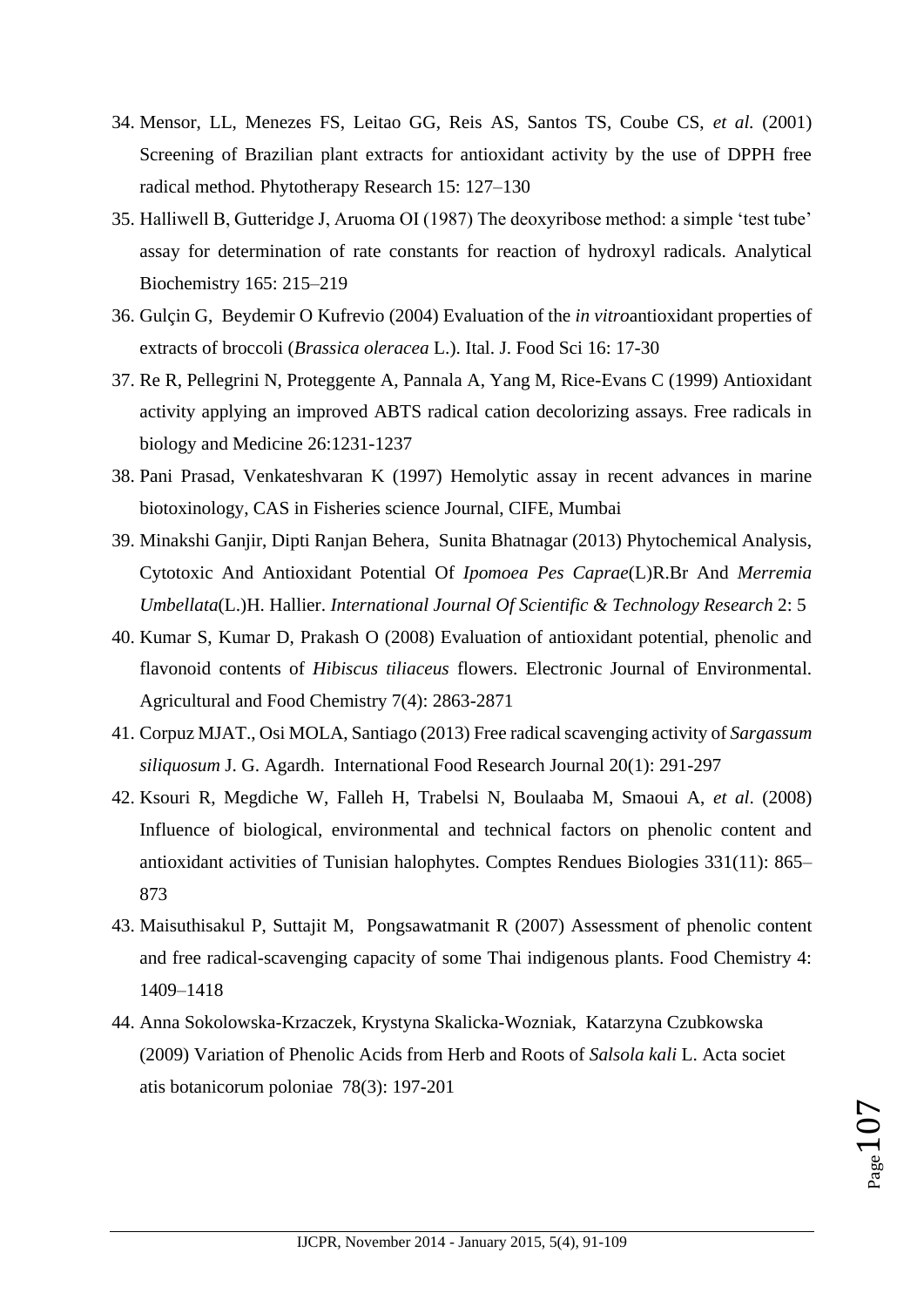- 45. Bourgou S, Ksouri R, Bellila A, Skandrani I, Falleh H, Marzouk B (2008) Phenolic composition and biological activities of Tunisian Nigella sativa L. shoots and roots. C. R. Biol 331: 48–55
- 46. Chirinos R, Rogez H, Campos D, Pedreschi R, Larondelle Y (2007) Optimization of extraction conditions of antioxidant phenolic compounds from mashua (*Tropaeolum tuberosum* Ruíz and Pavón) tubers. Separation and Purification Technology 55(2): 217-225
- 47. Kumaran A, Karunakaran RJ (2007) In vitro antioxidant properties of methanol extracts of five Phillanthus species from India. LWT-Food Sci. Technol 40: 344-352
- 48. Yuan YV, Carrington MF, Walsh NA (2005) Extracts from dulse (*Palmaria palmata*) are effective antioxidants and inhibitors of cell proliferation in vitro. Food Chem. Toxicol 43: 1073 1081
- 49. Li YF, Guo CJ, Yang JJ, Wei JY, Xu J, Cheng S (2006) Evaluation of antioxidant properties of pomegranate peel extract in comparison with pomegranate pulp extract. Food Chem 96: 254 260
- 50. Yen GH, Chen HY (1995) Antioxidant activity of various tea extract in relation to their antimutagenicity. J. Agri. Food Chem 43: 27-32
- 51. Duh PD (1998) Antioxidant activity of burdock (Arctium lappa Linne): its scavenging effect on free radical and active oxygen. J. Am. Oil Chem. Soc 75: 455–461
- 52. Cotelle N, Bemier JL, Catteau JP, Pommery J, Wallet JC, Gaydou E (1996) Antioxidant properties of hydroxyl flavones. Free Radical Biol. Med. 20: 35–43
- 53. Duan XJ, Zhang WW, Li XM, Wang BG (2006) Evaluation of antioxidant property of extract and fractions obtained from a red alga, Polysiphonia urceolata. Food Chem 95: 37– 43
- 54. Zhou K, Yu L (2004) Effects of extraction solvent on the wheat bran antioxidant activity estimation. LWT 37: 717–721
- 55. Connan S, Deliste F, Deslandes E, Gall E (2006) Intra-thallus phlorotannin content and antioxidant activity in Phaeophyceae of temperate waters, Bot. Marine 49: 39–46
- 56. Huang D, Ou B, Prior RL (2005) The chemistry behind antioxidant capacity assays. J. Agr. Food Chem 53: 1841–1856
- 57. Li H, Wang X, Li P, Li Y, Wang H (2008) Comparative study of antioxidant activity of Grape (*Vitis vinifera*) seed powder assessed by different methods. Journal of Food and Drug Analysis 16(6): 67-73
- 58. Moskovitz J, Yim KA, Choke PB (2002) Free radicals and disease. Archives of Biochemistry and Biophysics 39: 354–359